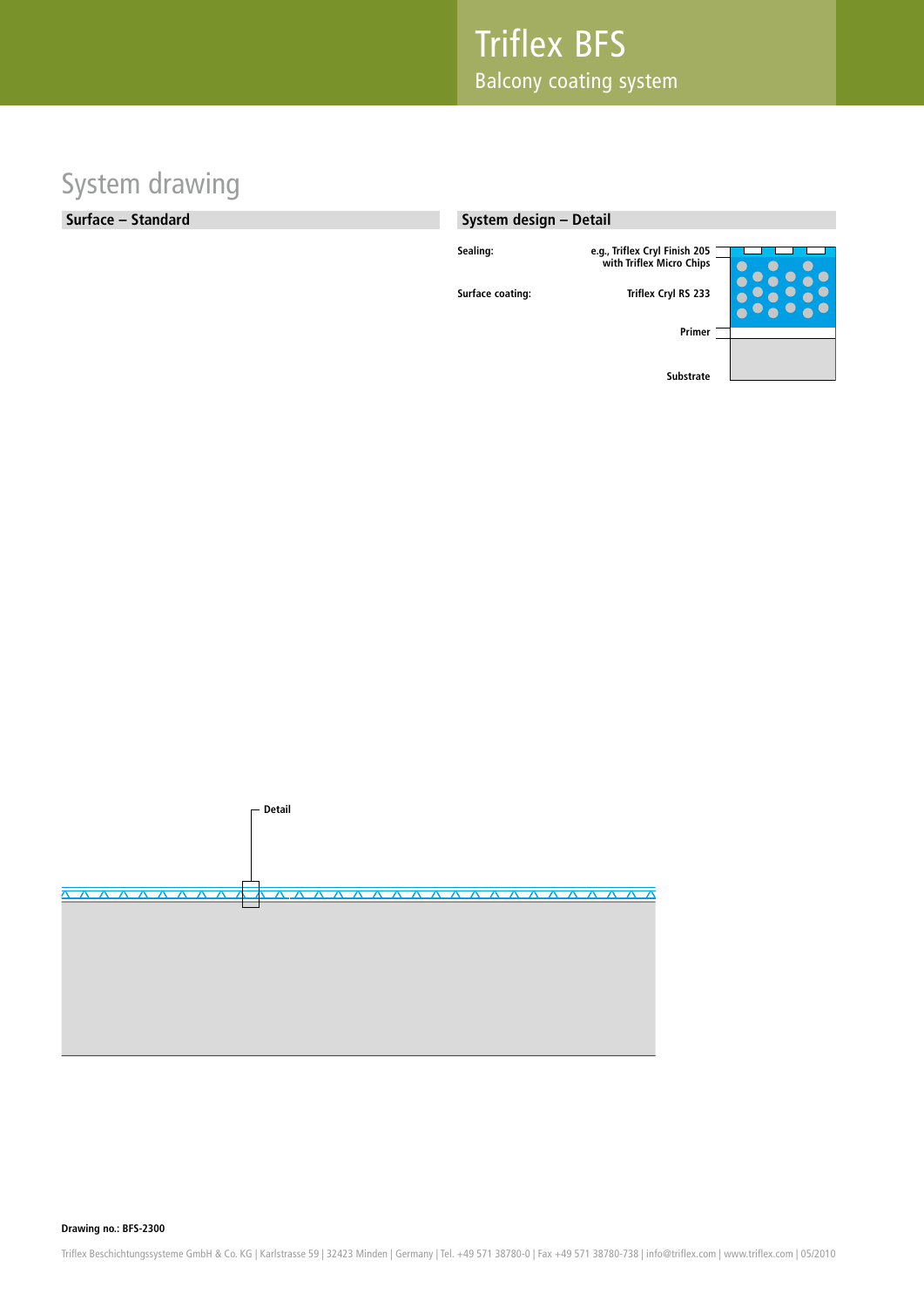### System drawing

### **Surface – Triflex BFS (S1), flame retardant version**

#### **System design – Detail**

**Surface coating: Triflex Cryl RS 233 S1**





**Drawing no.: BFS-2301**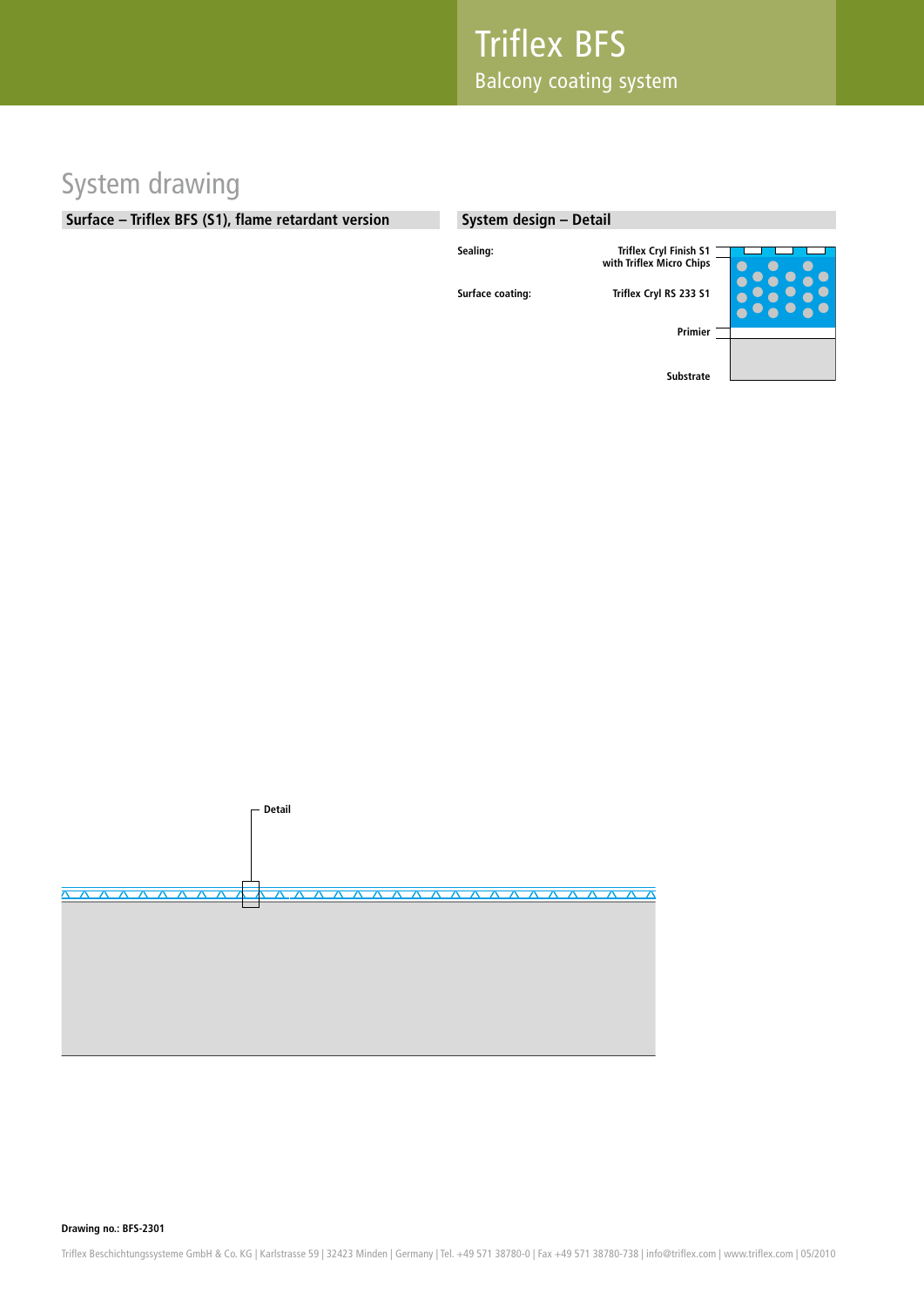# System drawing

#### **Wall junction**

### **Sealing: Triflex Cryl Finish 205 Triflex Cryl Finish S1\* Primer Substrate Coating: Triflex Cryl RS 233/ Triflex Cryl RS 233 S1\* Detail waterproofing: reinforced with Triflex Special Fleece System design – Detail**



**Min. 5 cm**

**Drawing no.: BFS-2302 Height differences between fleece overlaps are exaggerated. \* For the Triflex BFS (S1), flame retardant version.**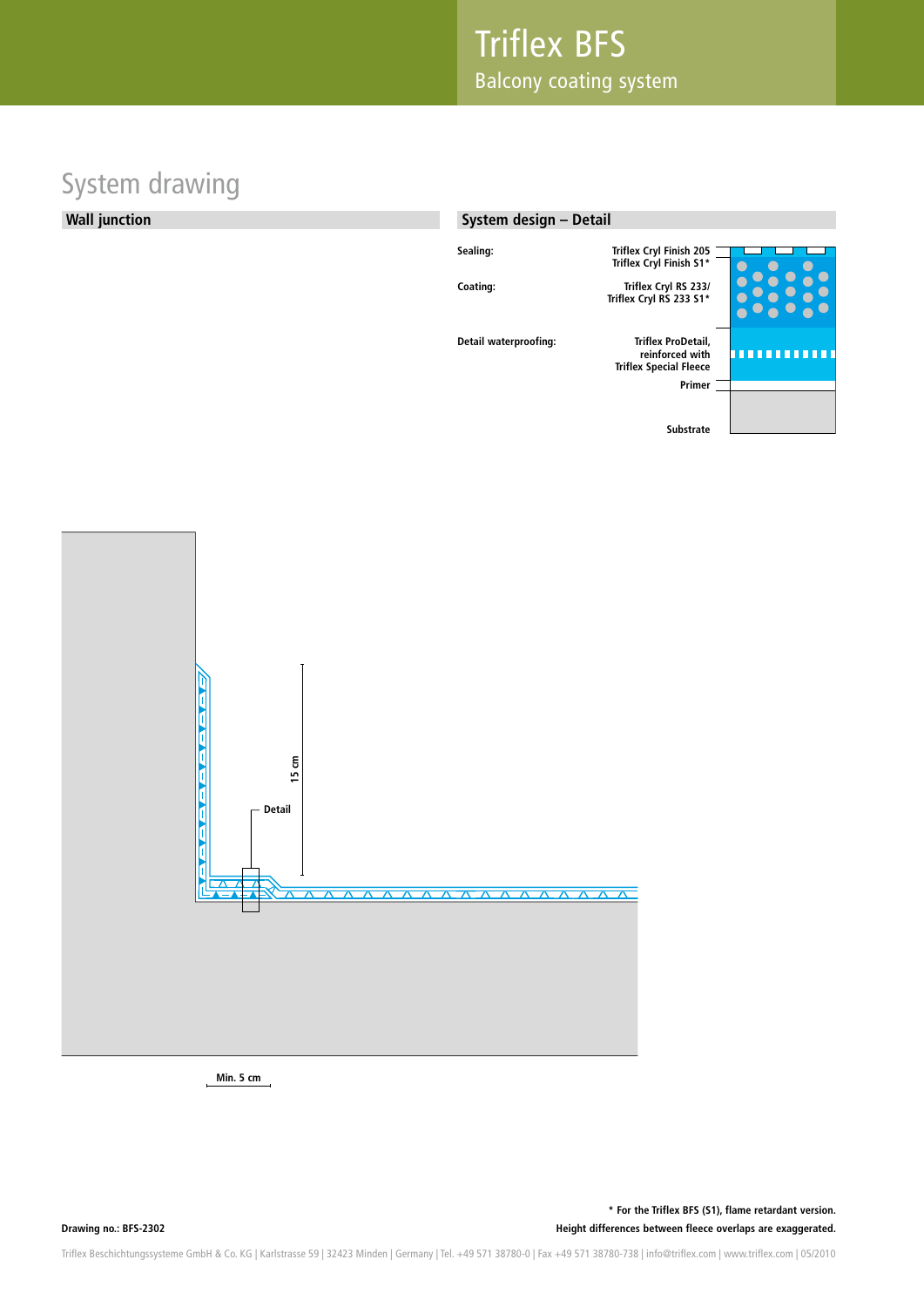# System drawing

### **Gully**

#### **System design – Detail**

**Detail waterproofing:** 



ೲೲ ಾಂ **Min. 5 cm Min. 5 cm** 

**Drawing no.: BFS-2303**

**Detail**

**Height differences between fleece overlaps are exaggerated. \* For the Triflex BFS (S1), flame retardant version.**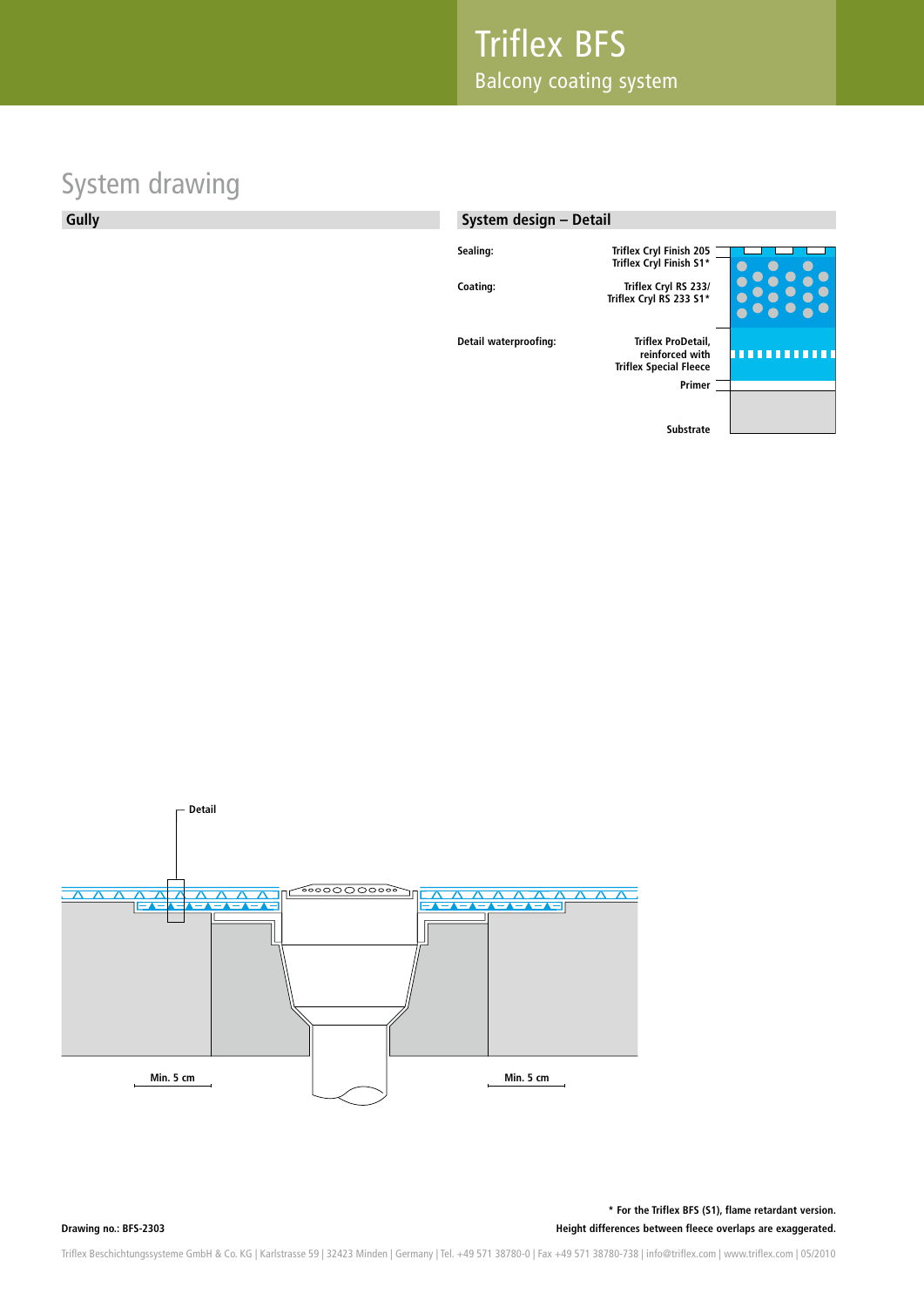# System drawing

#### **Prop connector / penetration**

| System design - Detail |                                                                        |  |
|------------------------|------------------------------------------------------------------------|--|
| Sealing:               | <b>Triflex Cryl Finish 205</b><br>Triflex Cryl Finish S1*              |  |
| Coating:               | Triflex Cryl RS 233/<br>Triflex Cryl RS 233 S1*                        |  |
| Detail waterproofing:  | Triflex ProDetail.<br>reinforced with<br><b>Triflex Special Fleece</b> |  |
|                        | Primer                                                                 |  |
|                        | <b>Substrate</b>                                                       |  |



**Height differences between fleece overlaps are exaggerated. \* For the Triflex BFS (S1), flame retardant version.**

**Drawing no.: BFS-2304**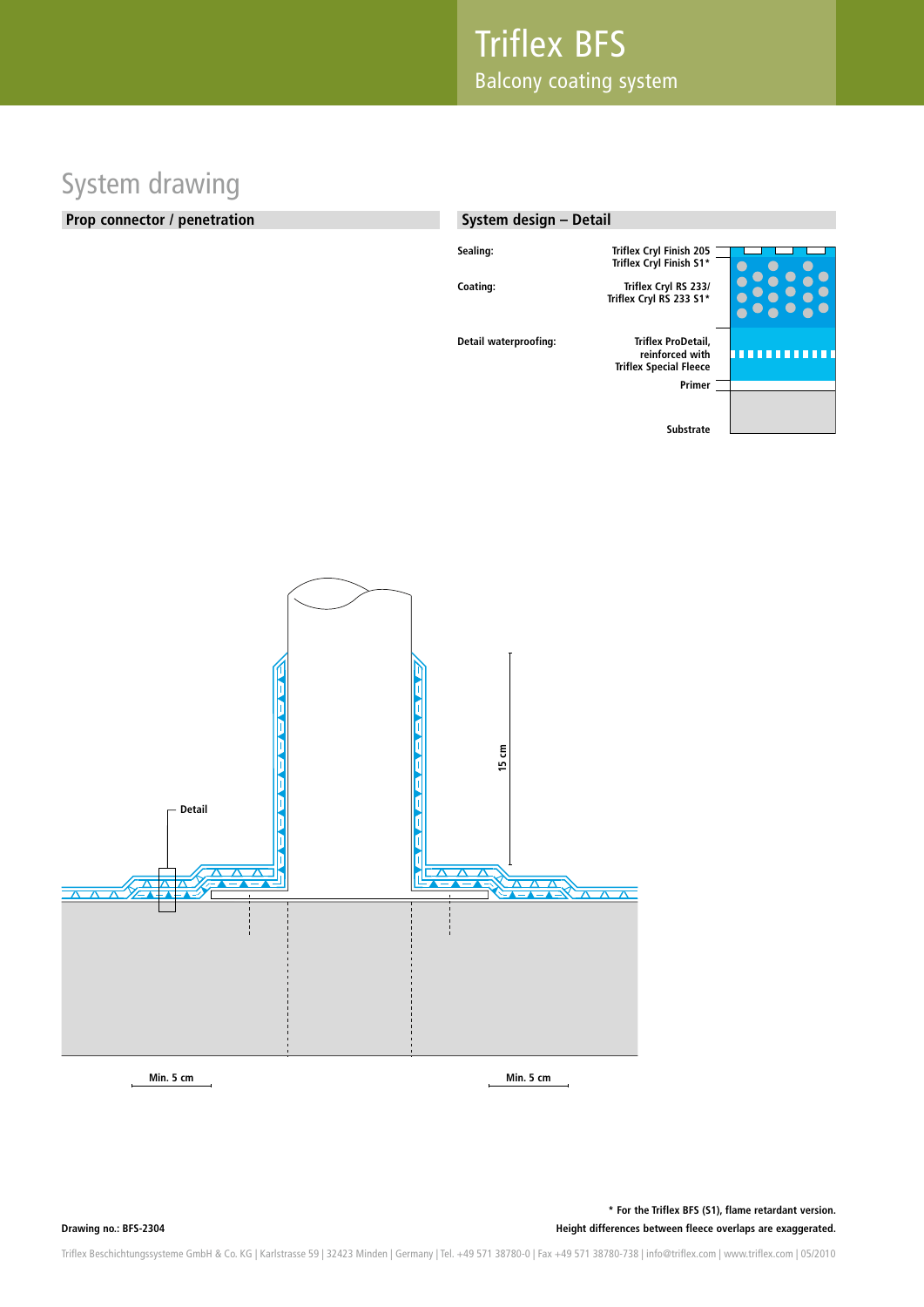# System drawing

#### **Leading edge with bracket-mounted gutter**

| System design - Detail |                                                                        |  |
|------------------------|------------------------------------------------------------------------|--|
| Sealing:               | <b>Triflex Cryl Finish 205</b><br>Triflex Cryl Finish S1*              |  |
| Coating:               | Triflex Cryl RS 233/<br>Triflex Cryl RS 233 S1*                        |  |
| Detail waterproofing:  | Triflex ProDetail.<br>reinforced with<br><b>Triflex Special Fleece</b> |  |
|                        | Primer                                                                 |  |
|                        | <b>Substrate</b>                                                       |  |



**Height differences between fleece overlaps are exaggerated. \* For the Triflex BFS (S1), flame retardant version.**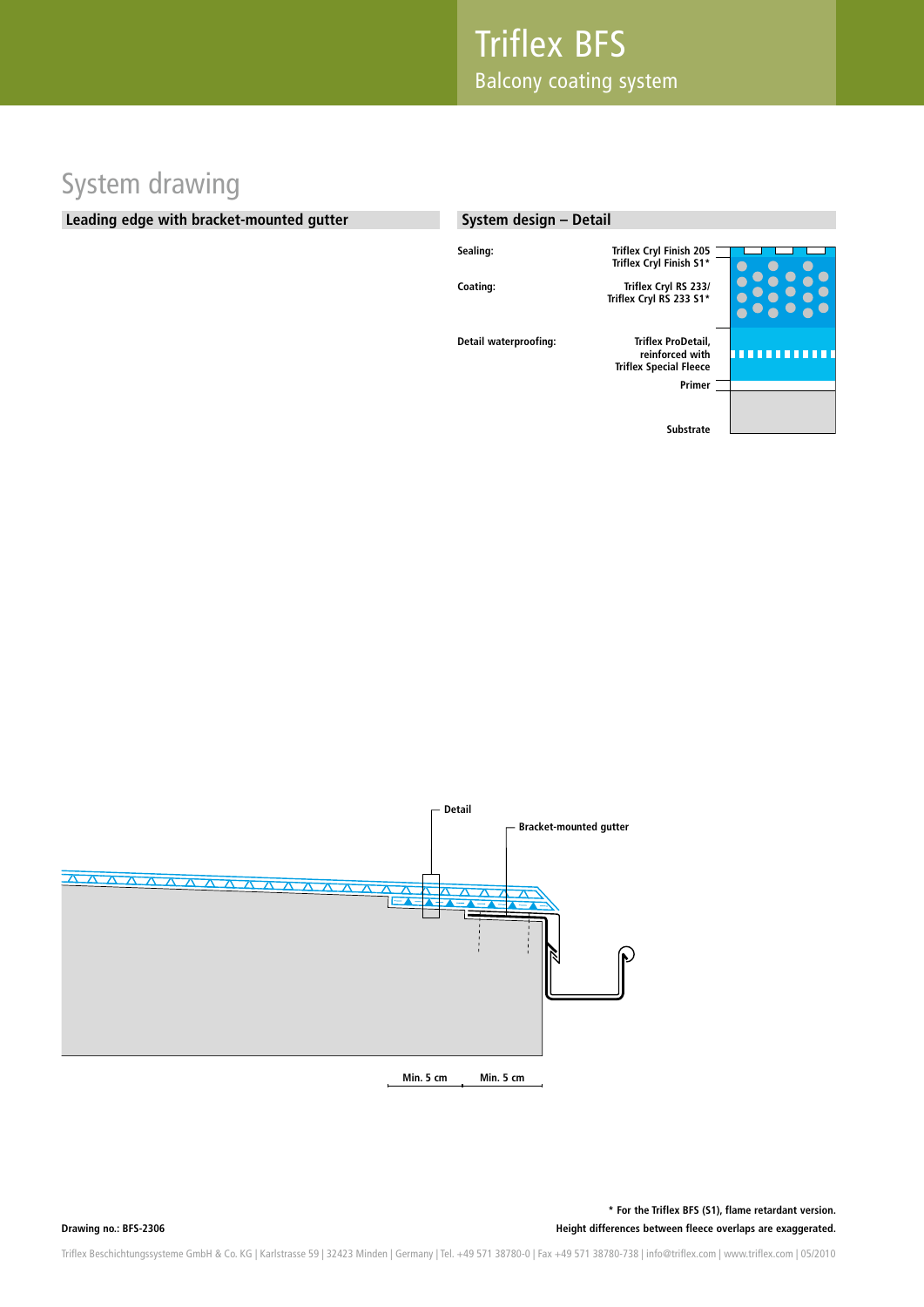# System drawing

#### **Leading edge with edge finishing profile**

| System design - Detail |                                                                        |  |
|------------------------|------------------------------------------------------------------------|--|
| Sealing:               | Triflex Cryl Finish 205<br>Triflex Cryl Finish S1*                     |  |
| Coating:               | Triflex Cryl RS 233/<br>Triflex Cryl RS 233 S1*                        |  |
| Detail waterproofing:  | Triflex ProDetail.<br>reinforced with<br><b>Triflex Special Fleece</b> |  |
|                        | Primer                                                                 |  |
|                        | <b>Substrate</b>                                                       |  |



**Min. 5 cm**

**Height differences between fleece overlaps are exaggerated. \* For the Triflex BFS (S1), flame retardant version.**

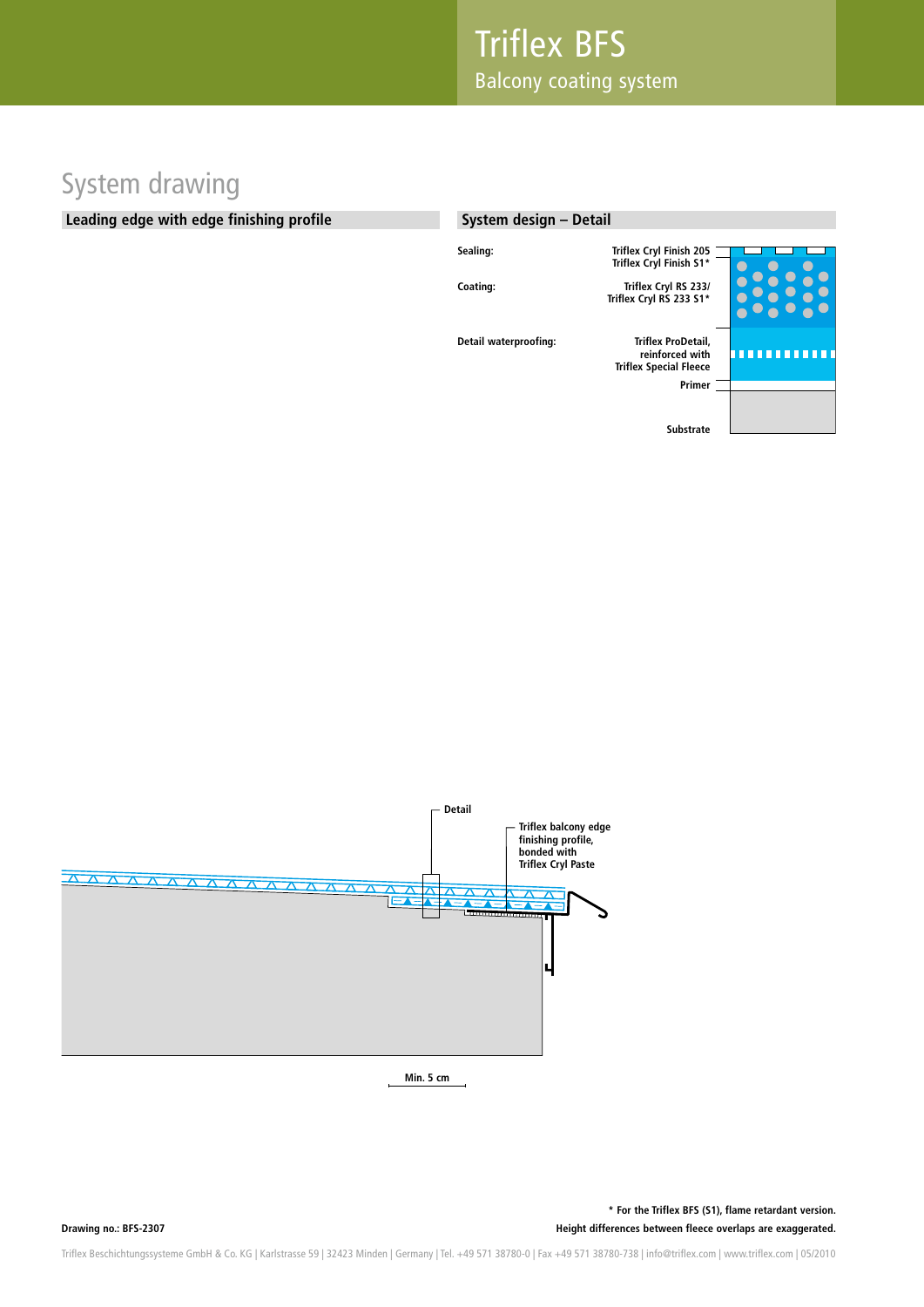### System drawing

### **Construction joint**

### **Sealing: Triflex Cryl Finish 205 Triflex Cryl Finish S1\* Primer Substrate Coating: Triflex Cryl RS 233/ Triflex Cryl RS 233 S1\* Detail waterproofing: reinforced with Triflex Special Fleece System design – Detail**



**Height differences between fleece overlaps are exaggerated. \* For the Triflex BFS (S1), flame retardant version.**

**Drawing no.: BFS-2310**